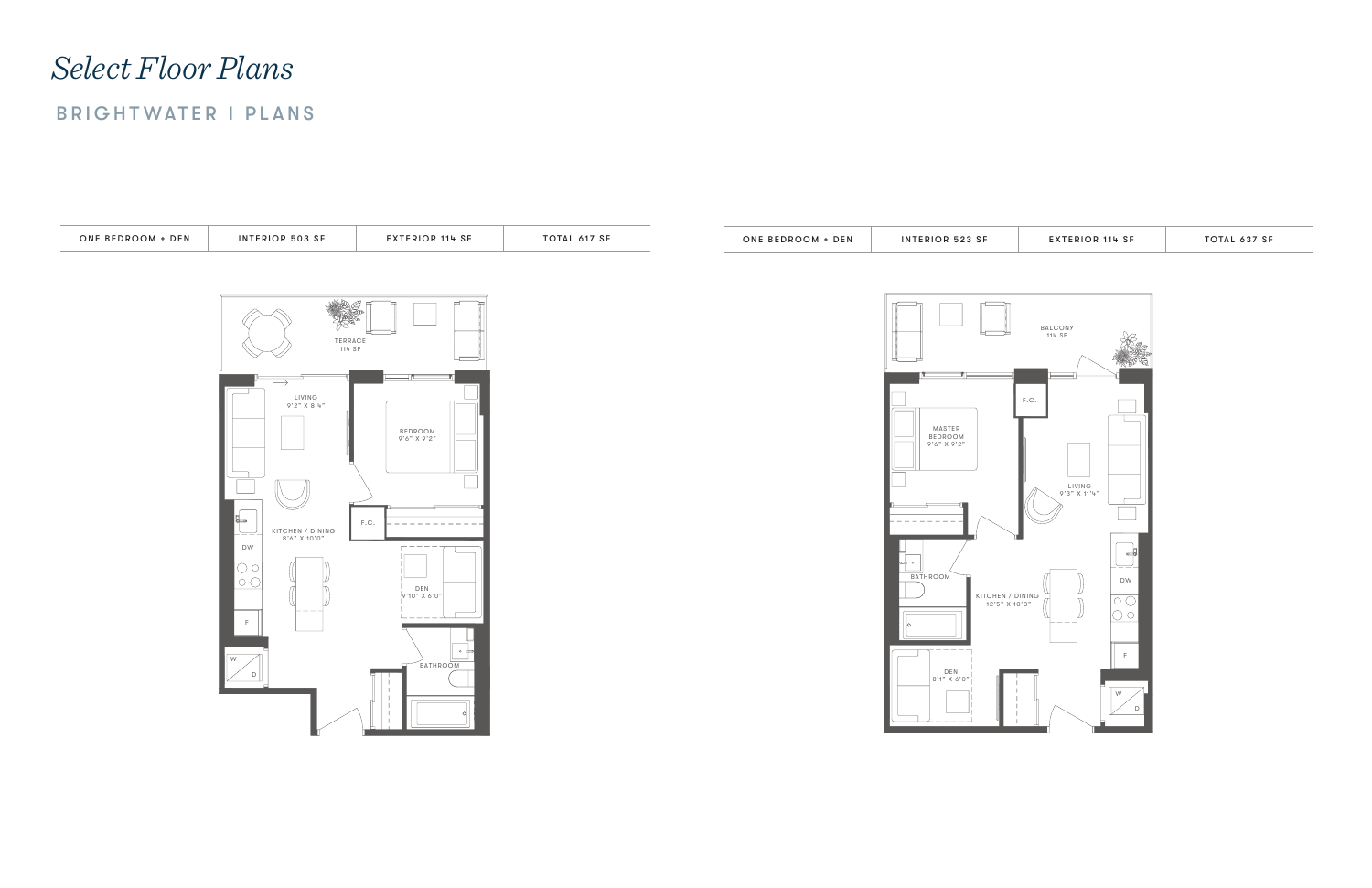



### BRIGHTWATER I PLANS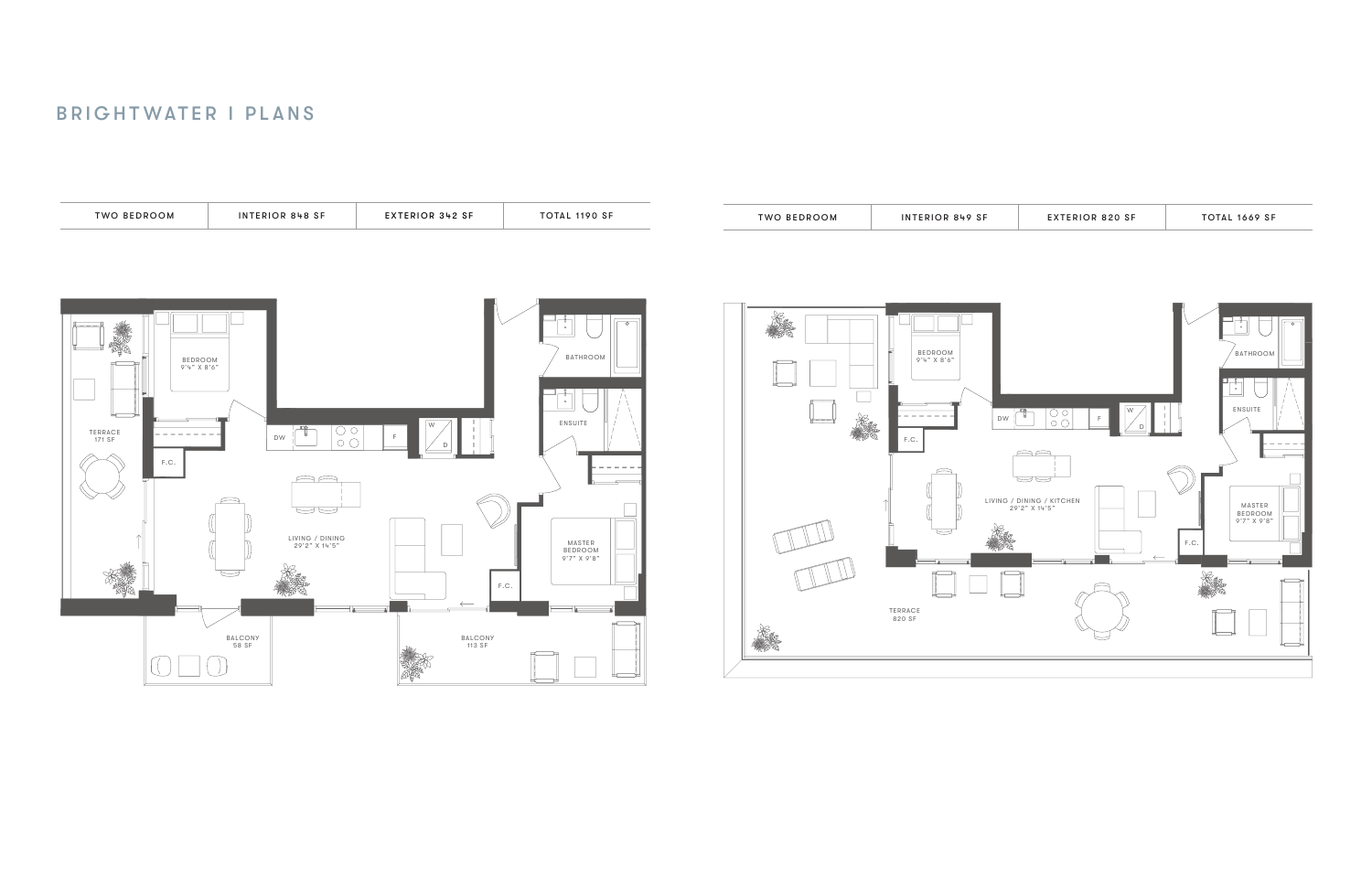



### BRIGHTWATER II PLANS